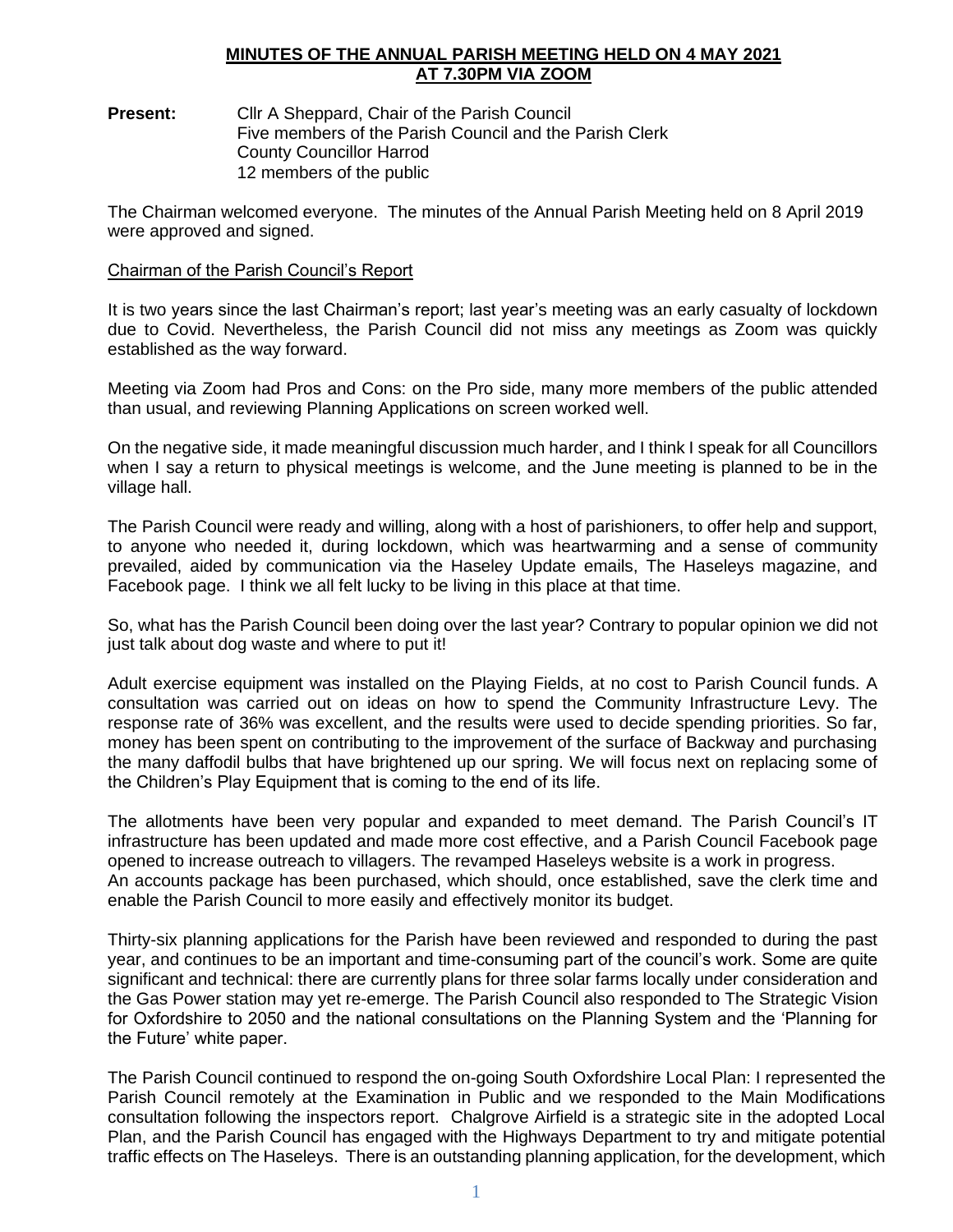is currently in hiatus due to a damning objection by the Civil Aviation Authority. Whilst Chalgrove Airfield, should it happen, would have a pretty devastating effect on the locality, the threat of Harrington is of even greater concern to most parishioners. South Oxfordshire District Council (SODC) are now commencing work on their new Local Plan, and there is great pressure for housing in Oxfordshire so the re-emergence of Harrington is a threat that the PC is very much alive to.

Preliminary work has agreed Terms of Reference for Neighbourhood Plan. A Neighbourhood Plan would enable the community to play a much stronger role in shaping the areas in which we live, because, unlike the parish plan that was completed a few years ago, a neighbourhood plan forms part of the SODC Local Development Plan. Once adopted, decisions on planning applications would be made using both the local plan and the Neighbourhood plan.

This is a very significant undertaking and it will only be possible to pursue it with considerable help from parishioners, prepared to step up and get involved. Look out for further news and information on this and if you think you might be are interested, do make contact.

There is currently a vacancy on the Parish Council, created by Elisabeth Spencer stepping down after many years of service, her contribution will be much missed. If you are interested in contributing more to your community and you think it might be of interest, find out more about this rewarding and important role by talking to any Councillor and applying to the Clerk by 16 May.

I would like to finish by extending my thanks to all the Parish Councillors for their commitment and diligence in carrying out their duties over the last very challenging year.

David Lindsay for his excellent work on planning and updating our IT systems. Caroline Pickett for her energy, and enthusiasm, sorting the adult play equipment, and bulbs and managing the allotments. Paul Woodrow for willingly stepping up, and doing many money saving jobs around the village and his chairmanship of the Village Hall Committee. Caroline Mcguirk for providing the Parish Council notes for The Haseleys every month and for producing and analysing the very professional Community Infrastructure Levy consultation document. Tim Suter for volunteering to take on the work on the Neighbourhood Plan and Faster broadband and not forgetting Alice Gheissari for her time on the Parish Council, looking after footpaths. Finally thank you to Andrea, our knowledgeable and efficient Clerk and Financial Officer.

Fingers and toes are crossed that the Covid restrictions are lifted as planned and the Parish Council's plans for a village celebration party, on July 10 come off. I look forward to seeing you all there.

### Responsible Financial Officer's Report

2020 and the pandemic – presented the Parish Council with some operational challenges. Not being able to meet in person and having to adapt quickly to remote meetings being just one. This was a learning curve not just for Councillors but also myself as Clerk.

The financial audit of 2019-20 accounts also had to be undertaken remotely. Government legislation pushed the deadline for submission of accounts to the External Auditor from beginning of July to the end of September.

The internal audit was undertaken by Mr Dick Heinrich between 21 April and 18 June 2020 following the Scope of Work agreed by the Parish Council.

The audit concluded the Income & Expenditure account and the Balance Sheet to be fair reflection of the financial position of the Council. The separation of the financial affairs of The Haseleys magazine from the Council's financial transactions would greatly reduce the number of transactions going through the Council's accounts in the following year 2020-21.

2019-20 financial year saw the receipt of nearly £11k of Community Infrastructure Levy, this together with a Precept of £15k and Haseley income from advertising pushed the income and expenditure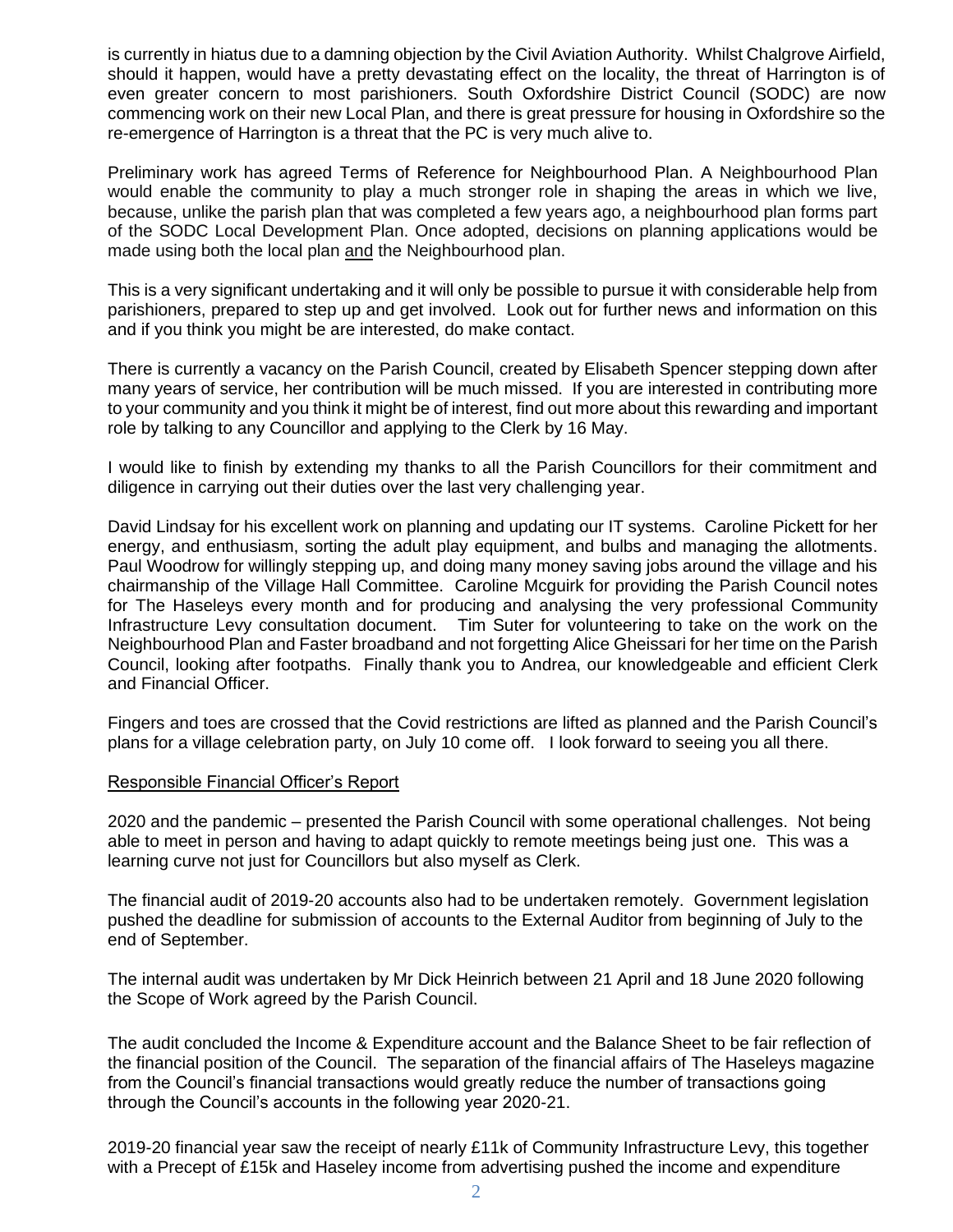over the £25k threshold and required the completion of Part 3 of the Annual Governance and Accountability Return submitted to Moore, the Government appointed External Auditors in July 2020.

The External Auditor's Report concluded the information provided was in accordance with Proper Practices and no other matters had come to their attention giving cause for concern that relevant legislation and regulatory requirements had not been met. There were no other matters affecting their opinion and a Certificate of a 'clean audit' was issued on 15 November 2020.

A number of charitable donations were made during the year. The Parish Council continued to support the Village Hall and St Peter's Church with a contribution towards the cost of grass cutting and payment of the annual service of the church clock.

Finally, I would like to thank the Parish Councillors for their support and especially the Chair, Amanda Sheppard. I would also like to thank Dick Heinrich for his continued support with the Internal Auditor.

### County Councillor Report

County Councillor Harrod reported the last year had been dominated by the pandemic which has had a huge impact on the County Council's delivery of services. Some financial savings have been made over the year due to a different way of working. Going forward the County Council will work in a different way using the positive lessons learnt such as hybrid meetings and selective home working.

During summer 2020 independent experts looked at different options for local government structures. Oxfordshire County Council and Cherwell District Council engaged PwC to complete the work, their report set out three options; a) Optimising the existing two tier collaboration, b) a new single unitary authority and c) two new unitary authorities based on a 50/50 split of population. The review didn't make any recommendations but rather enabled the start of useful conversations with Government.

A balanced budget was agreed in February 2021 providing continued investment in key services and avoidance of cuts to frontline delivery. The County Councillors' Priority Fund of £15,000 will be spread over two years.

After answering a number of questions the Chair thanked Cllr Harrod for his report.

### District Councillor's Report

District Councillor Newton sent her apologies and could not attend the Annual Parish Meeting. Cllr Newton provided a report to the Parish Council meeting which followed.

### Reports from Organisations in the Parish

### **Great Haseley Cricket Club (Chris Groves)**

## Summary of Season 2020

Cricket Season 2020 was obviously hit by the Covid 19 pandemic. It was decided early in the year that all Great Haseley Cricket Club matches would be cancelled and as there was no league programme, any cricket played by Tiddington 3s would be accommodated elsewhere. With no cricket being played at the Haseley Cricket Ground (HCG), it was an ideal opportunity to focus resources on improving the facilities. To that end and thanks to some loan machinery from Ariens, a programme of spraying scarifying and cutting was put into place. Funds that had been secured for provision of sightscreens in 2020 were rolled over for use in the 2021 season.

### 2021 Season

Sightscreens were eventually purchased with funds provided from SODC Councillor Community Grant (CG19-20/142) and Councillor Priority Fund. Further ground works continued in spring 2021 in preparation for a busy season with the following cricket fixtures secured at HCG.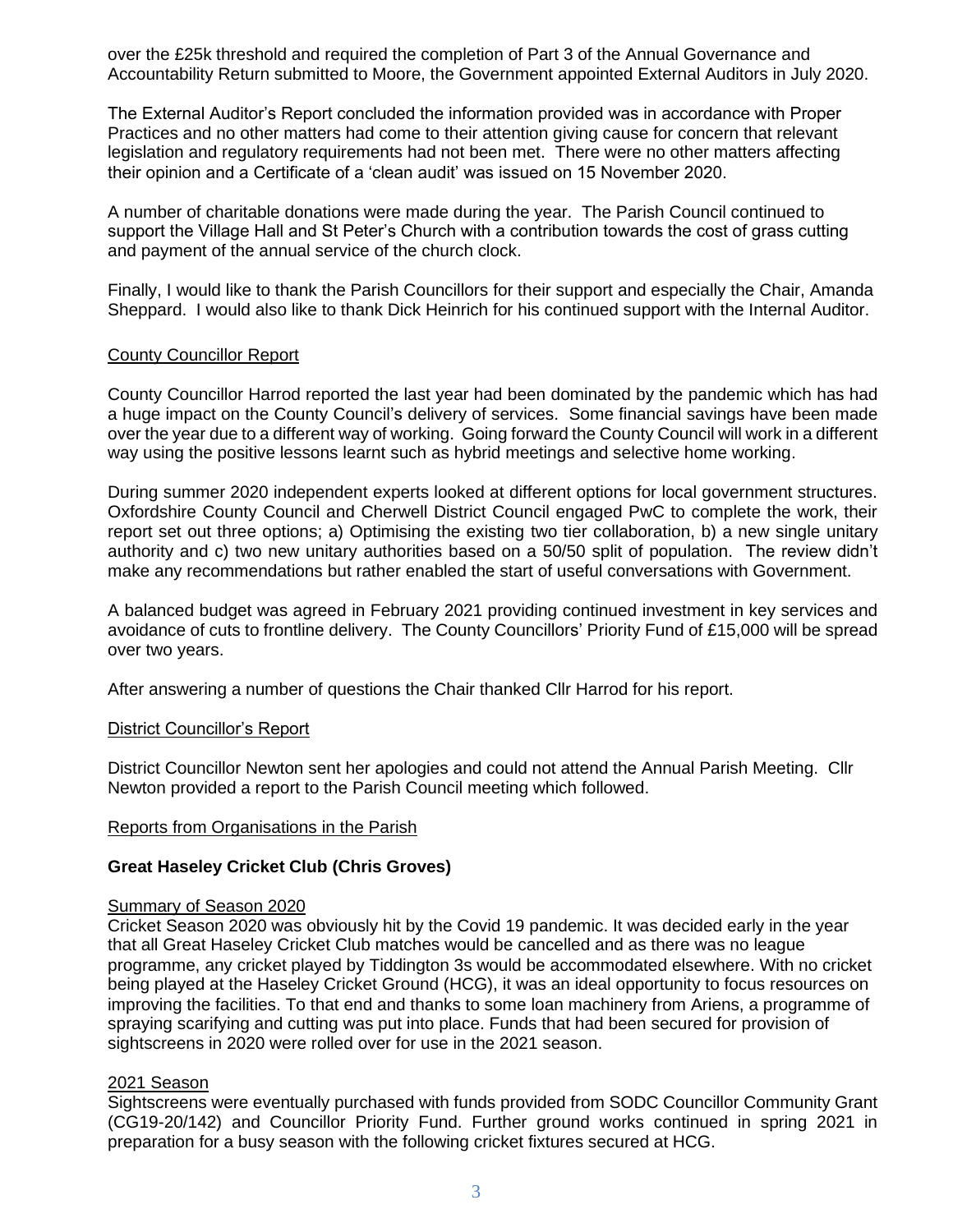| <b>Fixtures</b>         |                                                            |
|-------------------------|------------------------------------------------------------|
| Tiddington CC           | 9 Saturday League fixtures                                 |
|                         | Tiddington CC U15s 4 Monday evening fixtures               |
| <b>Great Haseley CC</b> | 6 Sunday Home fixtures (& Potential Six a side tournament) |
| Holton CC               | 10 Sunday fixtures & 1 Midweek Fixture                     |

## Acknowledgements

All we have achieved to date would not have been possible without input from the following: Caroline Newton - Councillor Community Grant – CG19-10/142 Steve Harrod - Councillor Priority Grant Ariens - loan ride on Mower/Scarifyer and donation of wicket mower Rob Peers – Spraying and Ground Clearance Dan Bennett – Additional Scarifying and Rolling Ray Manning – Wicket preparation GHCC Work party – General ground clearance and tidy up

# **Great Haseley History Group (Jane Simcox)**

The Great Haseley History Group has little report as we have been unable to meet. We were saddened at the death of one of our keenest members, John Andrews. He kept us all entertained with his knowledge of local history and putting it into context with national events. He will be missed along with his wife Jill who was invaluable in helping to set up various exhibitions that the History Group has put on.

We have continued with the Churchyard project and we have now completed approximately 450 gravestones with about another 200 to do. This has been a labour of love for those undertaking the work and has revealed fascinating life in Haseley throughout the years. We have found people who have died from the plague, a man who had four wives, all dying before him and sadly quite a number of graves for children. When all the stones have been recorded and a map of the churchyard has been produced, it will be made into an interactive file where you can put in a name, the system will find it and then click on it and it will show where the grave is together with the inscription.

David and I have spent the second lockdown cataloguing all the papers, photos, pictures etc., that have been donated over the years. This has been a mammoth task but whilst going through a bag donated by Rodney Newell who lived in The Barracks, we found some information about his work at the Forest Products Laboratory in Princes Risborough. I contacted Princes Risborough Area Heritage Society to see whether they would be interested in the photos etc., and they were delighted to see them. I also contacted Lord Williams's School as there were exam papers, school certificates etc., from the 1920s and the Archivist contacted me and I delivered the folder recently. I then received an email from the Head Teacher of the School thanking me. That is a first for me as I was usually the one being told off.

We hope to start monthly meetings once things have eased a little but I will put a note out to let those who are interested, know when we start these again. If anyone feels they want to come along and help with the churchyard project or just see what we do, they are very welcome. We meet at 10.30 each Wednesday (weather permitting) and work through to 12.00ish so do join us.

# **Great Haseley & District Horticultural Society (Louise Bird)**

A quiet year due to the pandemic with only one talk at the beginning of the year, thankfully we cancelled our AGM which should have taken place just before the first lockdown.

While we've have had no formal events this year some limited socially distanced seedling swapping happened. We hope that we may be able to resume our program of talks and visits in the Autumn. We had planned to have a large show last year, because of the continuing uncertainty this will now happen next year.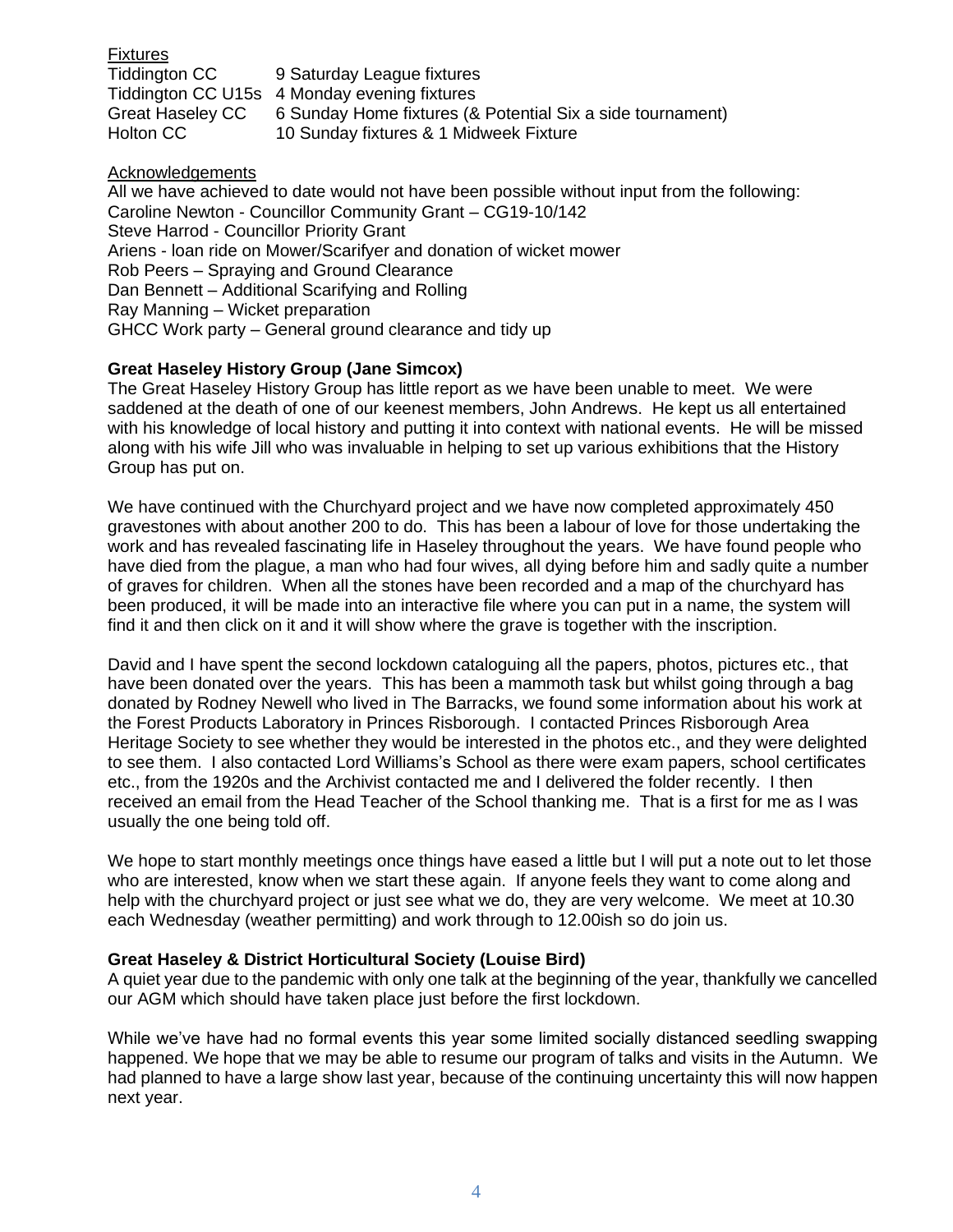However, we are keen to stage a show and we are planning to hold a small show on the usual date (Saturday of the August bank holiday weekend) which can be scaled or indeed cancelled according to the COVID regulations in operation at the time.

### **Playing Fields (Elisabeth Spencer)**

It's been quite a year! A pavilion window was broken as a result of vandalism and some roof tiles replaced. A smart meter has been fitted in the pavilion. Three pieces of outdoor exercise equipment were installed in 2020 which have proved very popular. The problem of dog fouling continues.

No cricket or tennis was played in 2020 and there was no income from the Playing Fields. We look forward to both cricket and tennis recommencing in 2021. Thanks to Mike Howlett who looks after the pavilion all year round.

### **St Peter's Church (Toby Garfitt)**

Like everyone else, the church has had a challenging and sometimes difficult year. The building has had to be kept locked for much of the time, with only a few Sunday services possible in the late summer and autumn, and no bell-ringing or flag-flying.

There were two funerals, for which numbers had to be kept below 30. On the other hand, it was permitted to hold events in the churchyard, and they proved very popular: a harvest celebration in September, the village Remembrance Day commemoration, which we were pleased to host, and a joyful Easter Day Family Communion service with over 100 people taking part.

Regular weekly services have continued on Zoom, and these have been appreciated by many, particularly those who have been shielding or who could not attend a live service even when there was one. And the church has been open on Sundays throughout, for people to come in and enjoy our beautiful building, and perhaps say a prayer.

The project to record all the monumental inscriptions in the church and the graveyard is progressing well thanks to Jim Baldwin and his team. Valuable work has been done by David and Jane Simcox, and more recently by John Gibbons, in clearing sections of the churchyard of dead trees and scrub.

Urgent building work was delayed by the pandemic and by the need to identify sources of funding, but a contract has now been issued for work to start on repairs to the tower roof and stonework. The churchyard gates and pillars will soon be removed for repair, and new fencing will shortly be installed along the boundary of the churchyard extension, a small triangle of land generously donated by John Alexander, with the help of a community grant from our County Councillor.

At a time when our normal income is insufficient to cover all our costs including our share of the Rector's salary and the upkeep of the building, these extra commitments are placing a severe strain on our finances, so we are enormously grateful for the grants and donations we have received. We are delighted to be organizing a collection next week for Christian Aid, to help people across the world who are much needier than ourselves.

# **Great Haseley Sports Club (Fiona Weiss - GHSC Committee – Charlotte, Jo, Mel & Viki)**

The courts were extensively cleaned in March 2020 just in time for the first lockdown!

When permitted the courts were reopened in 2020 and coaching commenced with Neil James - our long-standing coach - delivering 18 weeks of lessons on Sunday mornings.

Membership fees were reduced for 2020-2021 due to lockdown. We had a good number of members last year, and when allowed the courts were used quite a bit.

The courts are now 20 years old but due to ongoing maintenance are still in good condition. We intend to replace the tennis nets and posts this year as they are getting very worn.